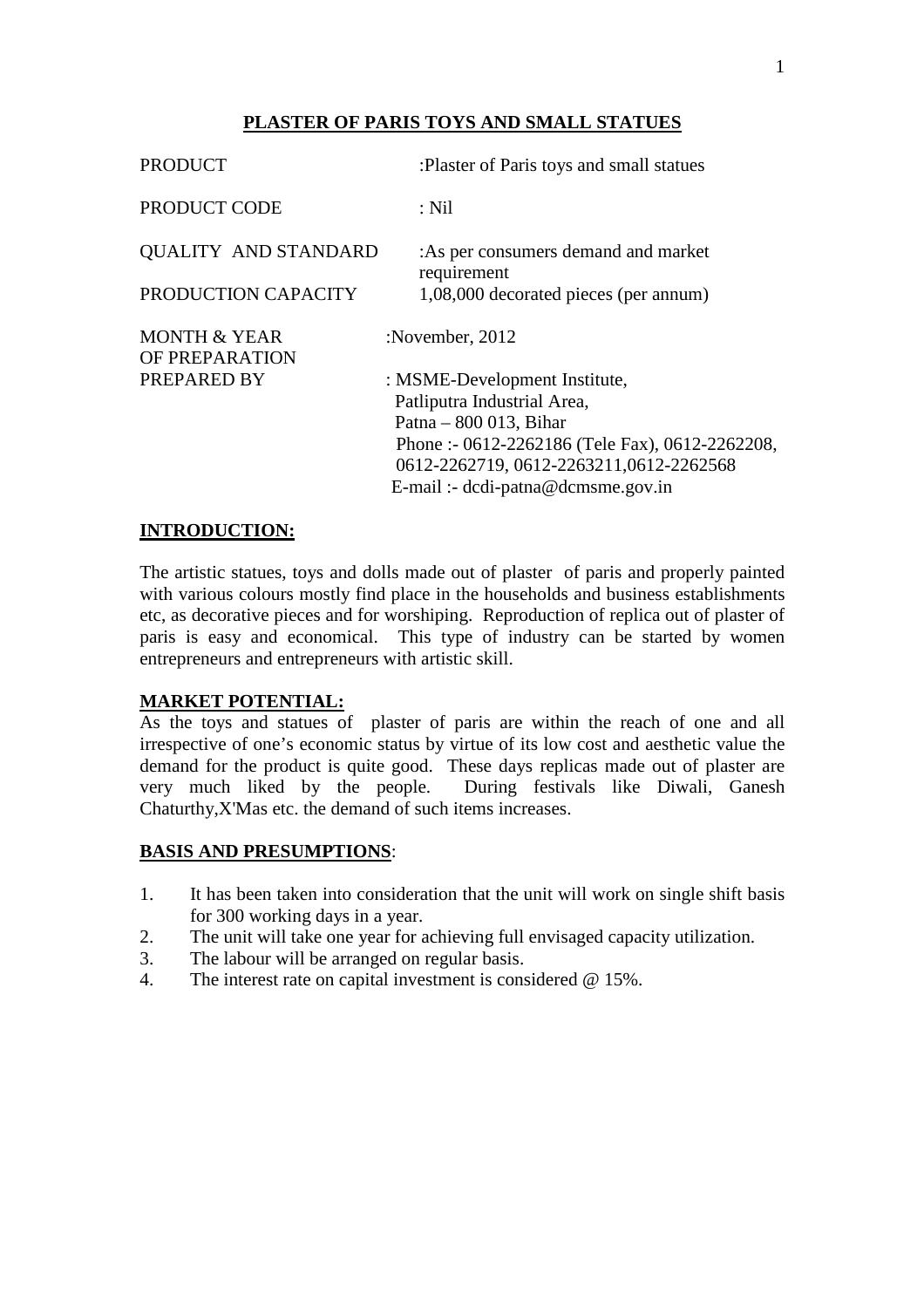## **IMPLEMENTATION SCHEDULE**

| Market study and preparation of project document | $0$ to 1 month        |
|--------------------------------------------------|-----------------------|
| Registration                                     | $2nd$ month           |
| Selection of rented premises                     | $3rd$ month           |
| Financial assistance                             | $4^{\text{th}}$ month |
| Development of moulds and setting up of workshop | $5th$ month           |
| Trial production                                 | $6th$ month           |

# **TECHNICAL ASPECTS**

#### **1.Production details and process of manufacture :-**

The toys/dolls and statues are made by casting method utilising either rubber or plaster moulds. In the first instance the moulds are properly cleaned and lubricated. Plaster of paris is thoroughly mixed with desired quantity of water to make into slurry. Moulds are then filled with slurry of plaster of paris and allowed to set for about 15 to 20 minutes. The excess material deposited on the mould is removed with the help of a knife. Soon after the material is poured into the mould it is hardened, the mould is opened and the article is taken out and subjected to further drying for a period 2 to 3 days in order to remove the moisture completely. Then the statues, toys of replica are decorated with hand painting or spraying with different colours. The products are suitably packed before marketing.

#### **2. Quality control and standards:**

There is no specification available for the quality control. The toys and statues are manufactured/produced as per the requirement of customers/market demand.

#### **3.Production Target(per year):**

It is envisaged that the unit will product 1,08,000 pieces of toys and statues valued at Rs.17,28,000 per year.

#### **4.Pollution control :**

The process of manufacture does not emit/create any pollution. Masks can be used by the workers while spraying colours on articles.

## **FINANCIAL ASPECTS Fixed Capital 1. Land & Building**

| Land: 500 sq.mt. with covered area 220 sq.mt. on rental basis $\omega$ |  |  | 10,000 |
|------------------------------------------------------------------------|--|--|--------|
| Rs.10,000 p.m.                                                         |  |  |        |

#### **2. Machinery & Equipment:**

| Wooden tables of $2x1.5$ Mtr. Size with highly polished marble slab | 80,000 |
|---------------------------------------------------------------------|--------|
| at the top                                                          |        |
| Rubber moulds of different sizes                                    | 50,000 |
| Air Compressor with spary gun etc                                   | 30,000 |
| Misc. tools and equipment                                           | 20000  |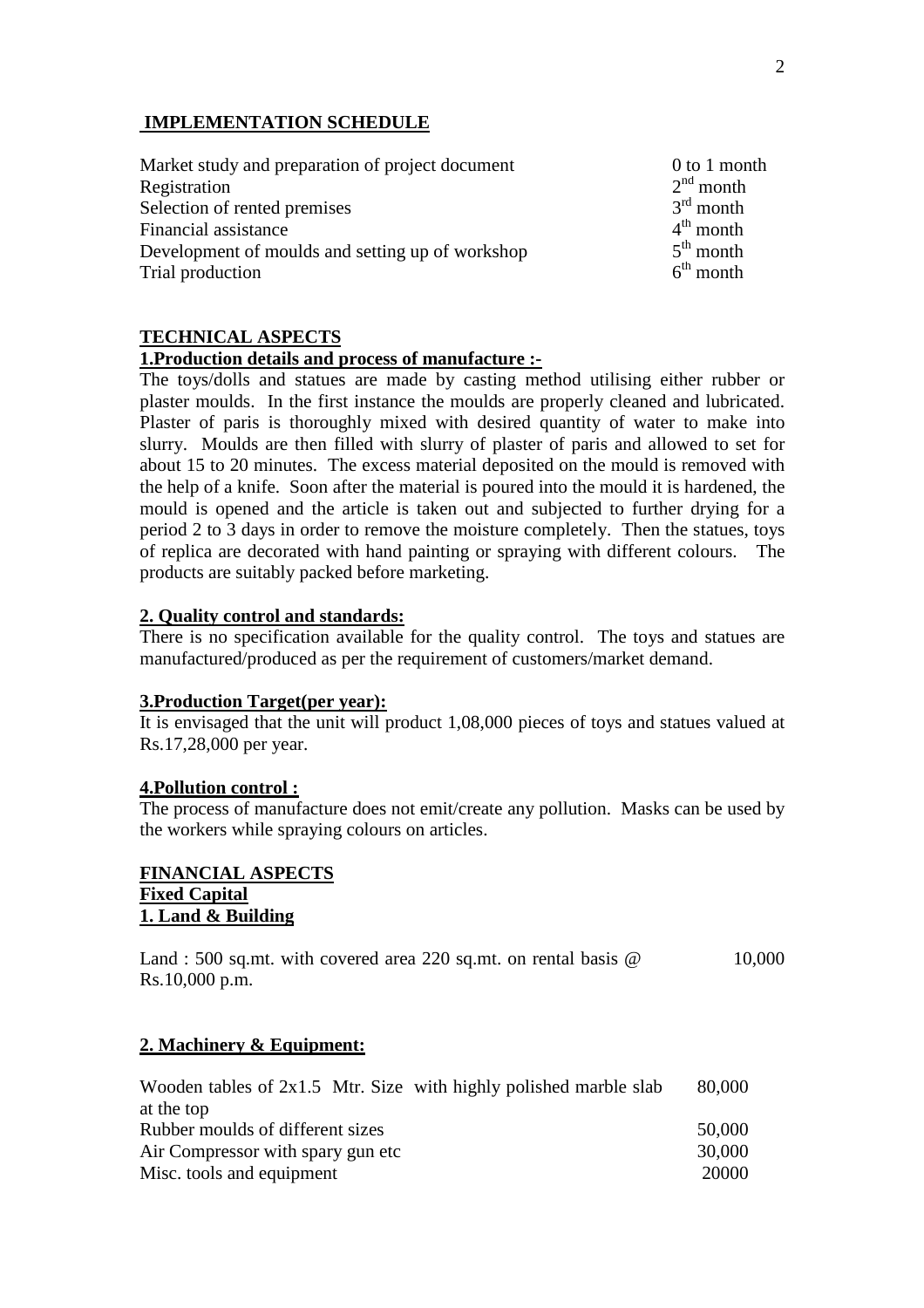| Water tanks etc.<br>Office furniture & equipment                                                                                                                                                                                                     | Total                                                                                                        | 25,000<br>50,000<br>2,55,000                                                                                             |
|------------------------------------------------------------------------------------------------------------------------------------------------------------------------------------------------------------------------------------------------------|--------------------------------------------------------------------------------------------------------------|--------------------------------------------------------------------------------------------------------------------------|
| 3. Preoperative expenses:<br><b>Total</b>                                                                                                                                                                                                            |                                                                                                              | 15,000<br>2,60,000                                                                                                       |
| <b>Working Capital (per month):</b><br><u>i. Personnel:</u><br>Manager/Supervisor<br>Sales officer<br>Clerk/Typist<br>Skilled worker<br>Semi skilled worker<br>Modeller/Moulder<br>Unskilled worker<br>Peon/watchman<br>Prequisite @ 15%             | $\mathbf{1}$<br>1<br>1<br>$\overline{2}$<br>$\overline{2}$<br>$\mathbf{1}$<br>$\mathbf{2}$<br>$\overline{2}$ | 10,000<br>8,000<br>6,000<br>16,000<br>12,000<br>8,000<br>7,000<br>7,000<br>11,100<br>85,100<br>Total<br>Or Say<br>85,000 |
| ii.Raw materials (PM):                                                                                                                                                                                                                               |                                                                                                              |                                                                                                                          |
| Plaster of paris @ $Rs.3,500/MT-10$<br>1.<br>ii.<br>Colours & Chemicals -LS<br>Total<br><u>iii.Utilities(per month):</u>                                                                                                                             |                                                                                                              | 35,000<br><u>15,000</u><br>45,000                                                                                        |
| Power<br>Water<br>Total                                                                                                                                                                                                                              |                                                                                                              | 1,000<br>1,000<br>2,000                                                                                                  |
| <u>iv. Other contingent expenses (per month)</u><br>Rent<br>Postage and stationery<br>Transport charges<br>Repairs & replacement<br>Packing material<br><b>Consumables stores</b><br>Sales expenses<br>Insurance<br>Advertisement/publicity<br>Total |                                                                                                              | 10,000<br>500<br>2,000<br>1,000<br>5,500<br>2,000<br>2,000<br>500<br>1,500<br><u>25,000</u>                              |
| v. Total recurring expenditure (per month)                                                                                                                                                                                                           |                                                                                                              |                                                                                                                          |
| Staff & Labour<br>Raw materials<br><b>Utilities</b><br>Other expenses                                                                                                                                                                                |                                                                                                              | 85,000<br>45,000<br>2,000<br><u>25,000</u><br>1,57,000                                                                   |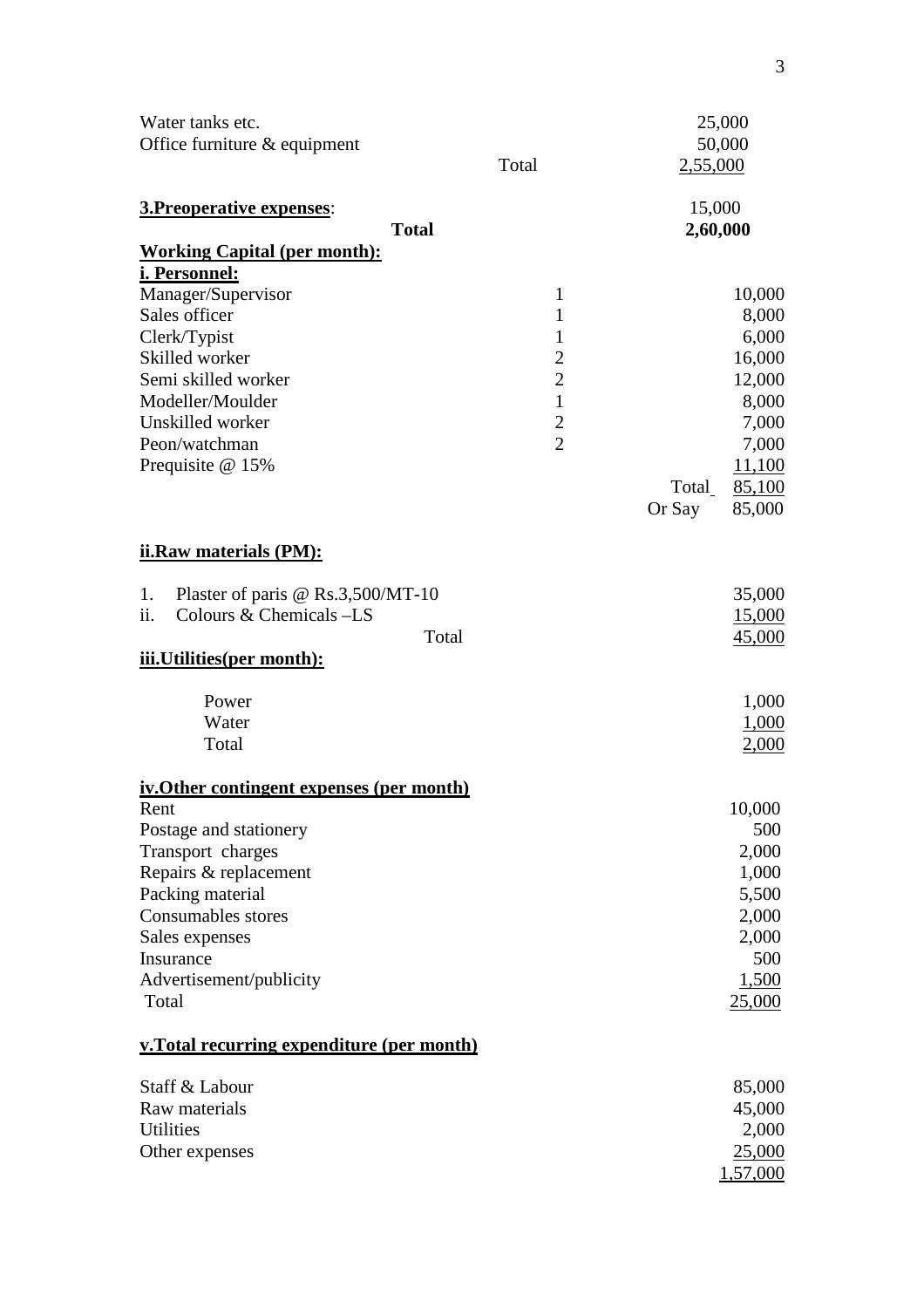| (vi) Working capital for 3 months                                                                                                                                                       | 4,71,000                                                          |
|-----------------------------------------------------------------------------------------------------------------------------------------------------------------------------------------|-------------------------------------------------------------------|
| 5. Total capital investment:                                                                                                                                                            |                                                                   |
| Machinery & equipment<br>Working capital for 3 months<br>Total                                                                                                                          | 2,55,000<br>4,71,000<br>7,26,000                                  |
| <b>6. Financial Analysis:</b><br>1. Cost of production (per annum):                                                                                                                     |                                                                   |
| Total recurring cost<br>i.<br>Depreciation on machinery moulds $&$ furniture and tools $&$ 20%<br>ii.<br>iii.<br>Interest on total capital investment @ 15%<br>Total cost of production | 18,84,000<br>51,000<br>1,08,900<br>20,43,900<br>Say Rs. 20,44,000 |
| 2. Turn over<br>Turnover (per annum)<br>1,08,000 nos. of decorative statues and toys of plaster of paris<br>at an average rate of Rs.23/- per piece                                     | 24,84,000                                                         |
| 3. Net profit per year:                                                                                                                                                                 | 4,40,000                                                          |
| 4. Net profit ratio                                                                                                                                                                     |                                                                   |
| $= 17.71\%$<br>$=\text{Net profit per year x } 100$<br>$=\frac{4,40,000 \times 100}{$<br>24,84,000<br>Turnover per year                                                                 |                                                                   |
| 5. Rate of return:                                                                                                                                                                      |                                                                   |
| $= 60.60\%$<br>$=\text{Net profit per year x } 100$<br>$= 4,40,000 \times 100$<br>Total investment<br>7,26,000                                                                          |                                                                   |
| <b>6. Break Even Point:</b><br>i.<br><b>Fixed cost:</b>                                                                                                                                 |                                                                   |
| Depreciation on machinery $\&$ equipment, tools and furniture<br>40% of salaries and wages<br>40% of utilities<br>40% of other contingent expenses                                      | 51,000<br>4,08,000<br>9,600<br>1,20,000                           |
| Interest on total investment $@15\%$                                                                                                                                                    | 1,08,900                                                          |
| Total fixed cost                                                                                                                                                                        | 6,97,500                                                          |
| Net profit per year $2,91,500$                                                                                                                                                          |                                                                   |
| $B.E.P. = Fixed cost x 100$<br>$= 61.32\%$<br>$6,97,500 \times 100$<br>Fixed cost +Net profit<br>6,97,500+4,40,000                                                                      |                                                                   |